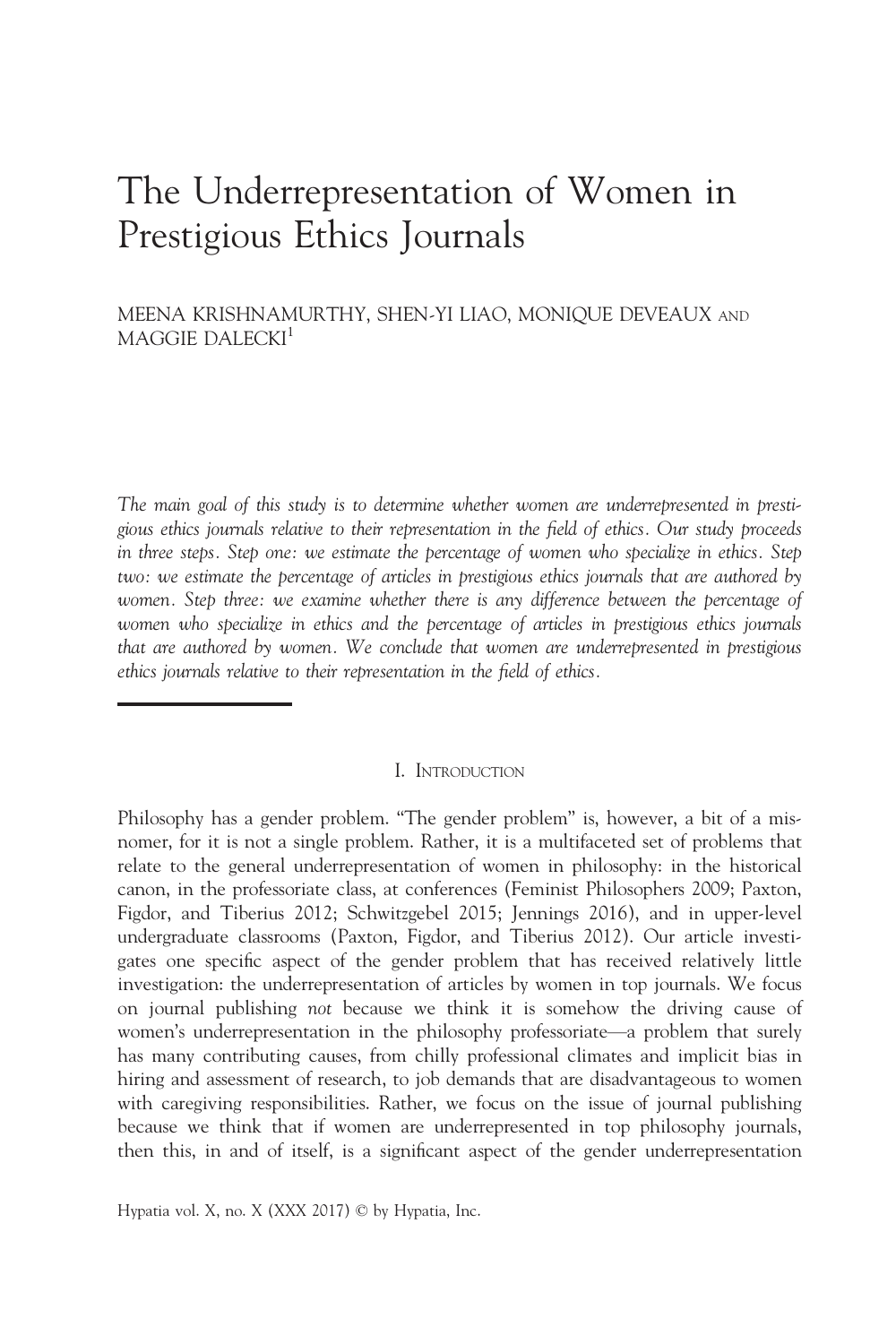problem. Moreover, it is one that could be expected to have significant implications for women's professional success in the discipline: journals constitute an important currency of academic prestige, and are of the utmost importance for tenure and promotion assessments.

Some recent discussion among philosophers of women's representation in prestigious journals, especially prestigious ethics journals, suggests a gender discrepancy (Krishnamurthy 2014; Healy 2015; Krishnamurthy forthcoming; Schwitzgebel and Jennings forthcoming). Eric Schwitzgebel and Carolyn Dicey Jennings report that women authored only 13% of articles (32 out of 249) in "top five" generalist journals in 2014–2015 (Schwitzgebel and Jennings forthcoming). Kathryn Norlock found that between 2009–2014, women authors accounted for 17.5% of published papers in the Journal of Moral Philosophy, and for 20% of published papers in Ethics (Norlock 2014). Similar numbers have been reported previously. In her study of seven leading philosophy journals, Sally Haslanger found that women represented 22% of authors of articles in Ethics, and a mere 13% in Philosophy & Public Affairs, in the period from 2002–2007 (Haslanger 2008). Thom Brooks, the editor of the Journal of Moral Philosophy at the time, reported in the APA Newsletter that the average percentage of women-authored papers in this journal between 2003–2009 was 22% (Brooks 2010, 16). And Henry S. Richardson, the editor of Ethics, reported that in 2007–2008 women-authored papers in Ethics were at 17% and in 2008–2009 were at 15% (Richardson 2010, 19). $^{2}$ 

Although this descriptive data suggest the existence of a gender discrepancy in prestigious ethics journals—our area of focus—they do not suffice to answer the question of whether women are underrepresented in prestigious ethics journals relative to their numbers in the discipline. To establish whether these percentages of womenauthored publications reflect a gendered discrepancy, we need to compare the data about women-authored papers with the proportion of women philosophers specializing in ethics. Although previous discussions by Haslanger, Healy, Norlock, and Schwitzgebel and Jennings certainly suggest that women authors are underrepresented in prestigious ethics philosophy journals, only this comparative information can help us to establish conclusively whether there is a gender problem specific to journal publishing.

We are drawn to examine specifically whether a gender problem exists in relation to ethics journals because, as we discuss later, conventional wisdom has it that women are disproportionately likely to specialize in ethics (Haslanger 2009, 3; Schwitzgebel and Jennings forthcoming).<sup>3</sup> (We use *ethics* as an inclusive term for diverse subfields of moral, social, and political philosophy. Section II explains our operationalization of the term.) If it turns out that women authors are underrepresented in prestigious ethics journals, a field in which they tend to specialize, then the gender problem in philosophy publishing may be more widespread and pernicious than we thought.

The main goal of this study is, therefore, to determine whether women are underrepresented in prestigious ethics journals relative to their representation in the field of ethics. Our study proceeds in three steps. Step one: we estimate the percentage of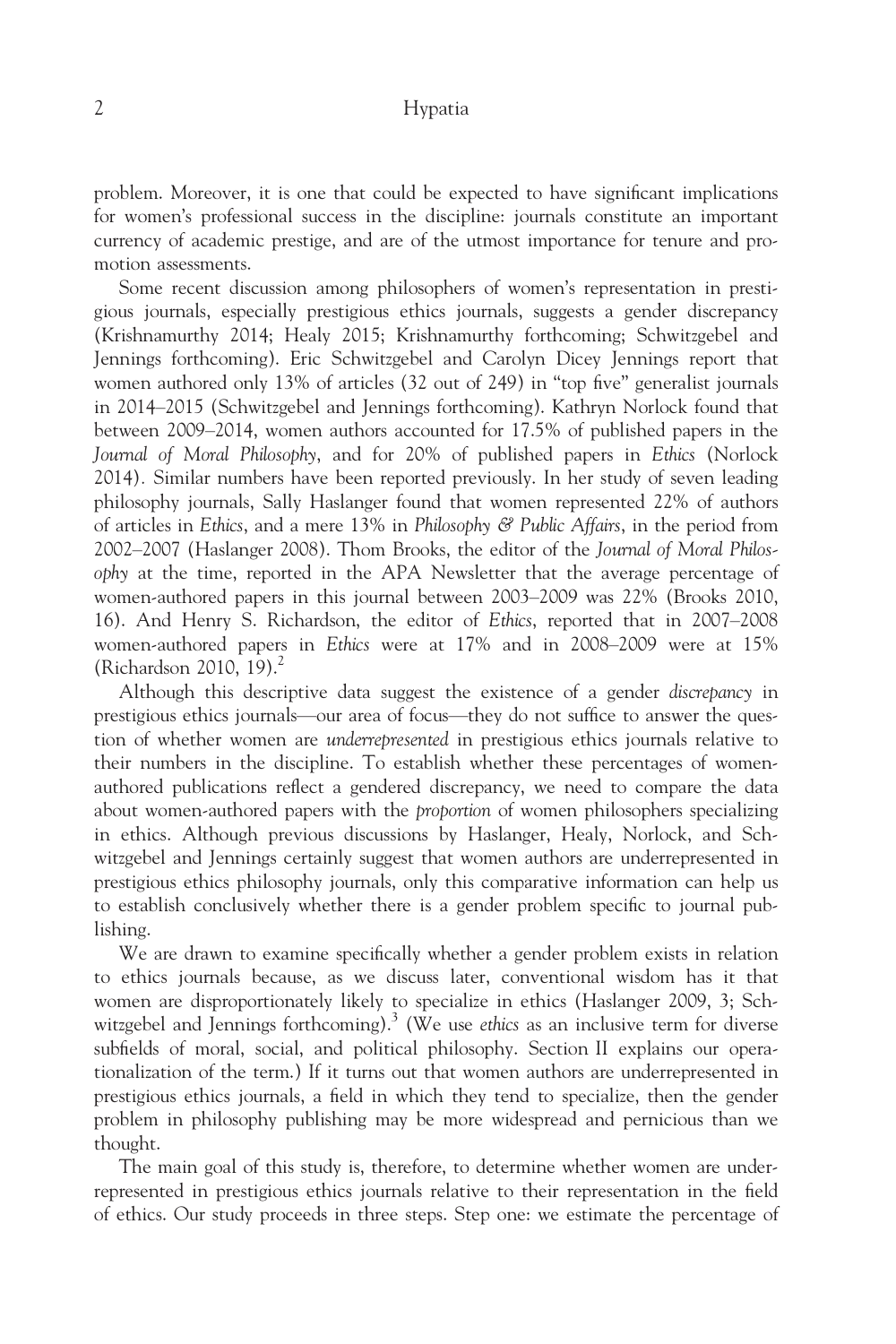women who specialize in ethics. Step two: we estimate the percentage of articles in prestigious ethics journals that are authored by women. Step three: we examine whether there is any difference between the percentage of women who specialize in ethics and the percentage of articles in prestigious ethics journals that are authored by women. We conclude that, overall, female authors are underrepresented in prestigious ethics journals relative to the proportion of women academics in the field of ethics.

#### II. STEP ONE: ESTIMATING THE PERCENTAGE OF WOMEN WHO SPECIALIZE IN ETHICS

We used the faculty lists compiled for the Philosophical Gourmet Report (PGR) for the top 50 departments in the period of 2004–2014 to estimate the percentage of women who specialized in ethics. In part, this sampling choice was pragmatic: instead of having to go to many different department websites, the PGR faculty list already has the information in one place. In part, this sampling choice also reflects our sociological recognition that, unfortunately, the philosophical profession is prone to prestige bias: people who work in "top" departments are more likely to publish in "prestigious" journals. This being the case, if we still found women at these departments to be underrepresented in prestigious journals, that would further strengthen our belief in the existence of underrepresentation more broadly. That is, if women in the most highly ranked departments are not publishing in the most prestigious journals at a proportionate rate, it seems likely that women outside of this enclave are also not doing so.

We coded for gender on the basis of individuals' first names. Where first names were gender ambiguous, we coded for gender on the basis of information found on the individual's departmental webpages and CVs. We looked for photographs and pronouns used by the individuals to describe themselves.

We coded for area of specialization (AOS) in ethics in a sense that includes diverse subfields of moral, social, and political philosophy. We counted people as specializing in ethics when they listed any of the following as an AOS or a research interest or when they published mostly in any of the following areas: ethics; normative ethics; social philosophy; political philosophy; metaethics; moral psychology; feminist ethics; bioethics; environmental ethics; naturalistic ethics; applied ethics; ethical theory; academic ethics; ethics of technology; business ethics; nineteenth-century ethics; medical ethics; history of ethics; foundations of ethics; philosophy of law; moral philosophy; ancient ethics; Kantian ethics; history of political philosophy; Aristotelian ethics.

We determined AOS by searching individuals' departmental and/or personal webpages. AOS was interpreted broadly to include not only what was explicitly listed as "area of specialization" but also what was sometimes listed as "research interests," when no AOS was listed. In rare cases where no area of specialization or no research interests were listed, we deduced whether or not to count individuals as having an AOS of ethics based on the publications listed on their CVs online. The results are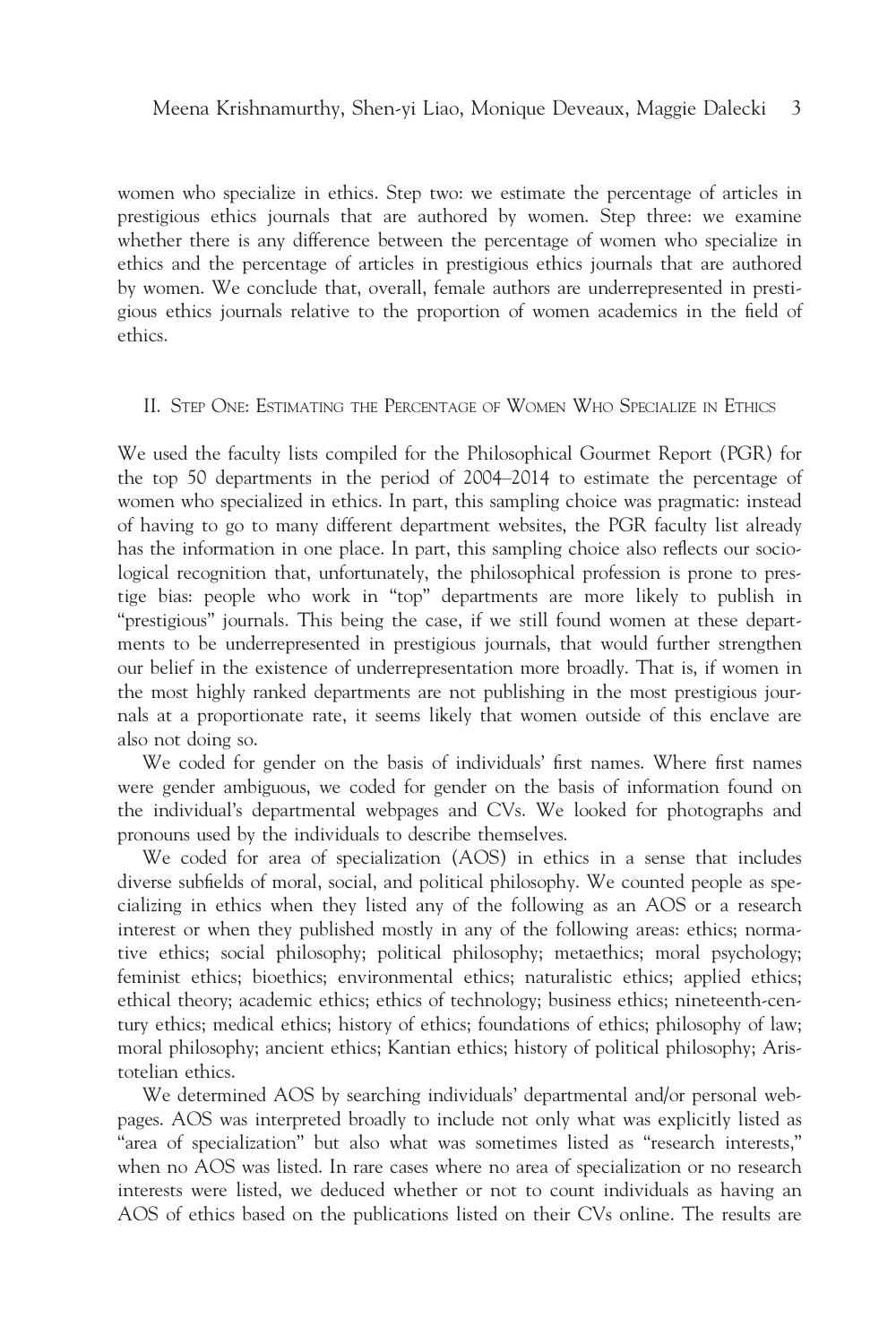|               | All Specializations | Ethics Specializations |  |  |
|---------------|---------------------|------------------------|--|--|
| 2004-2005     | $(181/947)$ 19.1%   | $(86/354)$ 24.3%       |  |  |
| 2006-2008     | $(190/982)$ 19.3%   | $(95/366)$ 26.0%       |  |  |
| 2009-2010     | $(222/1001)$ 22.2%  | $(108/380)$ 28.4%      |  |  |
| $2011 - 2012$ | $(225/994)$ 22.6%   | $(108/377)$ 28.6%      |  |  |
| 2013-2014     | $(237/992)$ 23.9%   | $(106/363)$ 29.2%      |  |  |

Table 1 Women in philosophy, 2004–2014.

summarized in Table 1. In section IV, we use this information on gender and specializations to investigate whether women are underrepresented in ethics journals.

Moreover, this information is valuable in itself as a snapshot of the profession, even when we acknowledge its limitation as a sample from only the "PGR Top 50" departments. For example, it enables us to assess the conventional wisdom that, within philosophy, women tend to specialize in ethics more than in other areas. On one disambiguation of this conventional wisdom, this means that the gender proportion of philosophers who specialize in ethics is not the same as that for philosophers who do not specialize in ethics. We can then use the data to assess whether the conventional wisdom, at least on this disambiguation, is true or not.

On a weighted average over the period surveyed, in a given year there are roughly 100 women and 266 men who specialize in ethics.<sup>4</sup> By contrast, on a weighted average over the period surveyed, in a given year there are roughly 109 women and 508 men who do not specialize in ethics. There is a significant difference in the gender proportion of philosophers who specialize in ethics versus philosophers who do not specialize in ethics:  $X^2(1) = 12.795$ ,  $p < 0.001$ , effect size Cramer's  $V = 0.114$ .

## III. STEP TWO: ESTIMATING THE PERCENTAGE OF WOMEN-AUTHORED ARTICLES IN ETHICS JOURNALS

To estimate the representation of women in prestigious ethics journals, we examined the table of contents of four prominent ethics journals—Ethics, Philosophy & Public Affairs (PPA), Journal of Political Philosophy (JPP), and Journal of Moral Philosophy (JMP)—for the period 2004–2014. We counted all articles, review essays, discussions, debates, survey articles, and introductions as "publications." We also coded publications for gender on the basis of the author's first name. When first names were gender-ambiguous, we coded for gender on the basis of information found on individuals' departmental webpages and CVs. We looked at photographs and pronouns used by the individuals to describe themselves. We counted all articles as woman-authored articles if they had at least one woman author. (We recognize that this likely overestimates the number of women authors in ethics journals, and we discuss its implication in section V.) The results are summarized in Table 2. In section IV, we use this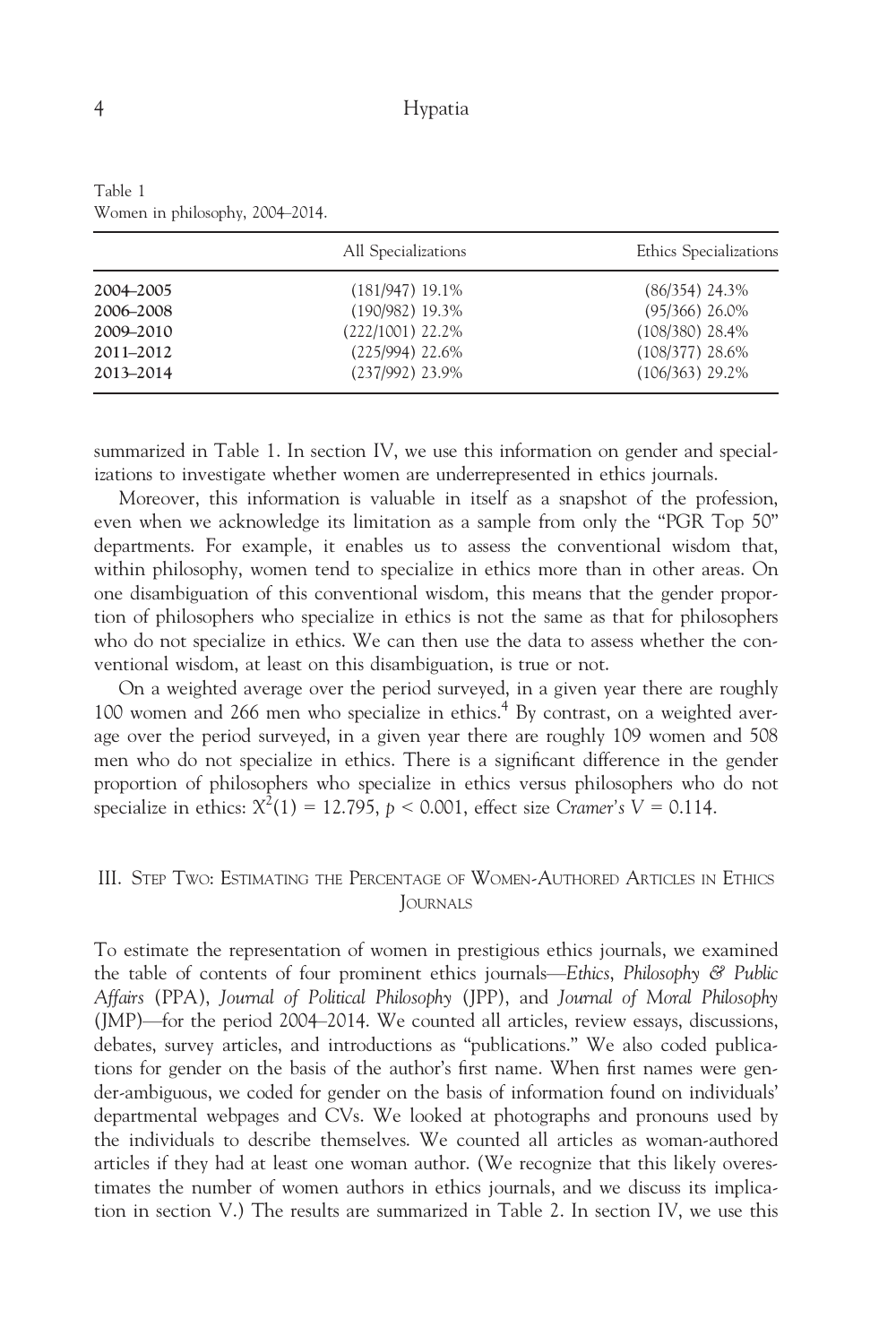|       | Ethics           | <b>PPA</b>       | <b>JPP</b>       | <b>JMP</b>       |
|-------|------------------|------------------|------------------|------------------|
| 2004  | $(2/25)$ 8.0%    | $(2/14)$ 14.3%   | $(8/22)$ 36.4%   | $(6/18)$ 33.3%   |
| 2005  | $(6/22)$ 27.3%   | $(2/16)$ 12.5%   | $(6/23)$ 26.1%   | $(7/18)$ 38.9%   |
| 2006  | $(4/22)$ 18.2%   | $(3/16)$ 18.8%   | $(6/27)$ 22.2%   | $(3/19)$ 15.8%   |
| 2007  | $(7/23)$ 30.4%   | $(1/15)$ 6.7%    | $(6/24)$ 25.0%   | $(5/26)$ 19.2%   |
| 2008  | $(4/25)$ 16.0%   | $(6/16)$ 37.5%   | $(4/24)$ 16.7%   | $(4/19)$ 21.1%   |
| 2009  | $(4/22)$ 18.2%   | $(4/13)$ 30.8%   | $(8/24)$ 33.3%   | $(3/27)$ 11.1%   |
| 2010  | $(6/25)$ 24.0%   | $(3/12)$ 25.0%   | $(6/24)$ 25.0%   | $(5/25)$ 20.0%   |
| 2011  | $(4/21)$ 19.0%   | $(4/12)$ 33.3%   | $(4/23)$ 17.4%   | $(7/28)$ 25.0%   |
| 2012  | $(3/23)$ 13.0%   | $(1/10)$ 10.0%   | $(9/23)$ 39.1%   | $(3/24)$ 12.5%   |
| 2013  | $(5/24)$ 20.8%   | $(4/12)$ 33.3%   | $(7/23)$ 30.4%   | $(10/40)$ 25.0%  |
| 2014  | $(4/31)$ 12.9%   | $(1/11)$ 9.1%    | $(10/23)$ 43.5%  | $(7/29)$ 24.1%   |
| Total | $(49/263)$ 18.6% | $(31/147)$ 21.1% | $(74/260)$ 28.5% | $(60/273)$ 22.0% |

Table 2 Women-authored articles in prestigious ethics journals, 2004–2014.

information on gender and publications to investigate whether women are underrepresented in ethics journals.

## IV. STEP THREE: EXAMINING UNDERREPRESENTATION OF WOMEN ETHICISTS IN ETHICS JOURNALS

We used the data from sections II and III to compare the percentage of articles that are authored by women with the percentage of women who specialize in ethics. For all statistical analyses in this section, we treated each year as a data point for comparisons.<sup>5</sup> In our analysis, we used paired-sample t-tests (reported as t statistics) primarily, and Wilcoxon signed-rank tests (reported as T statistics) as a secondary robustness check.<sup>6</sup>

The main goal of this study is to determine whether women are underrepresented in prestigious ethics journals relative to their representation in the field of ethics. The key analysis thus compares the mean proportion of women specializing in ethics in the 2004–2014 period,  $27.1\%$  (SD = 2.0%), with the mean proportion of womenauthored articles in prestigious ethics journals in the 2004–2014 period, 22.6%  $(SD = 2.3\%)$ . We found a statistically significant difference between the proportion of women-authored articles in prestigious ethics journals and the proportion of women specializing in ethics:  $t(10) = -5.067$ ,  $p < 0.001$ ;  $T = 2$ ,  $p = 0.003$ . Women who specialize in ethics are indeed underrepresented in prestigious ethics journals.

Just for context, we also compared the mean proportion of women in philosophy with all specializations in the 2004–2014 period,  $21.2\%$  (SD = 1.9%), with the mean proportion of women-authored articles in prestigious ethics journals in the 2004– 2014 period. We did not find a statistically significant difference:  $t(10) = 1.739$ ,  $p = 0.113$ ; T = 19,  $p = 0.240$ .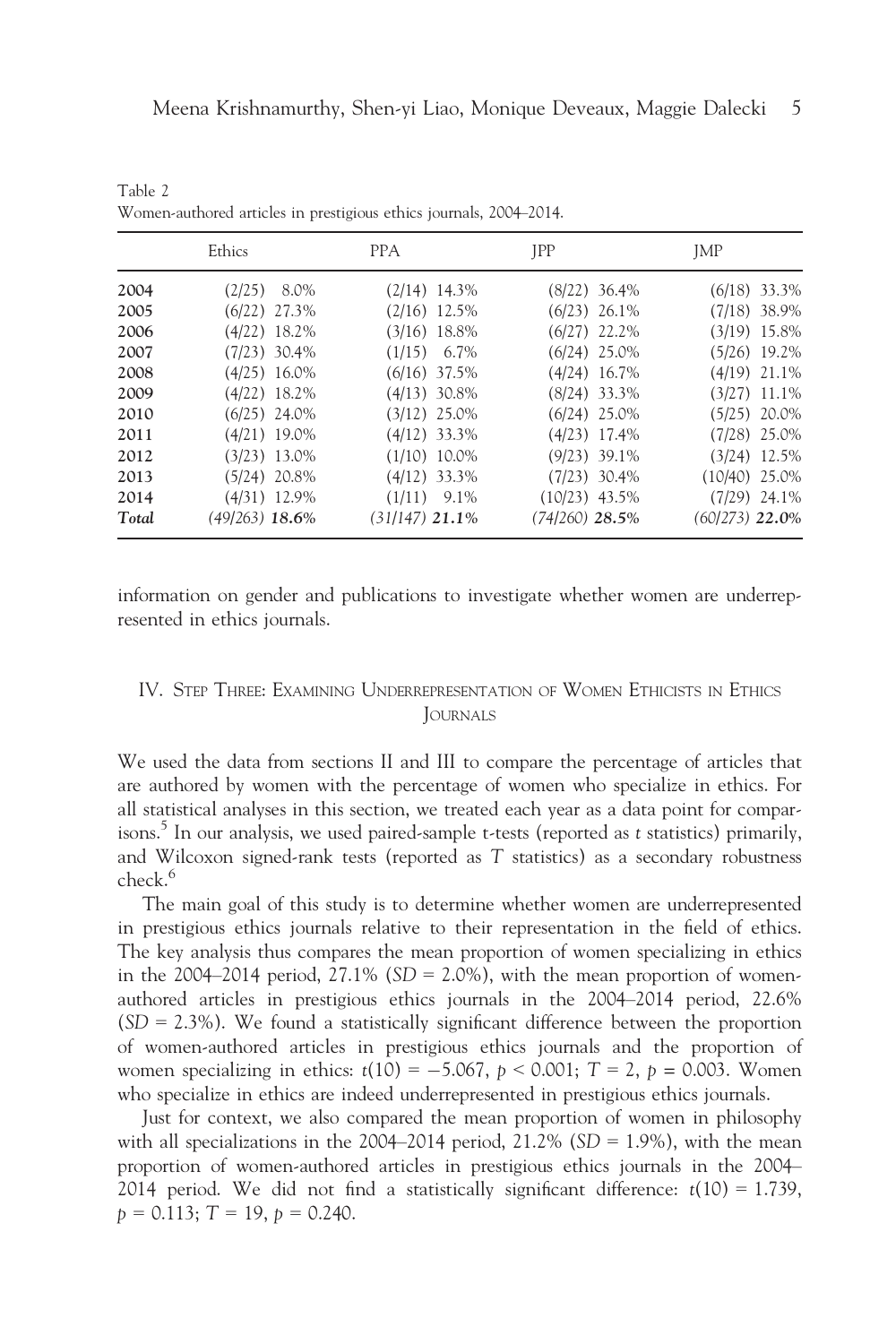Table 3

Side-by-side view of percentages of women in philosophy and percentages of women-authored articles in prestigious ethics journals. Highlighted in gray is the key comparison, between the percentages of women specializing in ethics and the percentages of women-authored articles in prestigious ethics journals.

|      | % of women<br>in philosophy<br>All | % of women-authored articles in prestigious ethics<br>journals |            |        |            |            |            |  |
|------|------------------------------------|----------------------------------------------------------------|------------|--------|------------|------------|------------|--|
|      |                                    | In Ethics                                                      | Aggregated | Ethics | <b>PPA</b> | <b>IPP</b> | <b>JMP</b> |  |
| 2004 | 19.1%                              | 24.3%                                                          | 22.8%      | 8.0%   | 14.3%      | 36.4%      | 33.3%      |  |
| 2005 | 19.1%                              | 24.3%                                                          | 26.6%      | 27.3%  | 12.5%      | 26.1%      | 38.9%      |  |
| 2006 | 19.3%                              | $26.0\%$                                                       | 19.0%      | 18.2%  | 18.8%      | 22.2%      | 15.8%      |  |
| 2007 | 19.3%                              | 26.0%                                                          | 21.6%      | 30.4%  | 6.7%       | 25.0%      | 19.2%      |  |
| 2008 | 19.3%                              | 26.0%                                                          | 21.4%      | 16.0%  | 37.5%      | 16.7%      | 21.1%      |  |
| 2009 | 22.2%                              | 28.4%                                                          | 22.1%      | 18.2%  | 30.8%      | 33.3%      | 11.1%      |  |
| 2010 | 22.2%                              | 28.4%                                                          | 23.3%      | 24.0%  | 25.0%      | 25.0%      | 20.0%      |  |
| 2011 | 22.6%                              | 28.6%                                                          | 22.6%      | 19.0%  | 33.3%      | 17.4%      | 25.0%      |  |
| 2012 | 22.6%                              | 28.6%                                                          | 20.0%      | 13.0%  | 10.0%      | 39.1%      | 12.5%      |  |
| 2013 | 23.9%                              | 29.2%                                                          | 26.3%      | 20.8%  | 33.3%      | 30.4%      | 25.0%      |  |
| 2014 | 23.9%                              | 29.2%                                                          | 23.4%      | 12.9%  | 9.1%       | 43.5%      | 24.1%      |  |

To explore the dataset further, we examined each of the four journals separately.<sup>7</sup>

First, we looked at Ethics. The mean proportion of women-authored articles in Ethics in the 2004–2014 period is 18.9% (SD = 6.6%).<sup>8</sup> We found a statistically significant difference between the proportion of women-authored articles in Ethics and the proportion of women specializing in ethics:  $t(10) = -3.903$ ,  $p < 0.001$ ;  $T = 4$ ,  $p = 0.007$ .

Second, we looked at Philosophy & Public Affairs. The mean proportion of womenauthored articles in PPA in the  $2004-2014$  period is  $21.0\%$  (SD = 11.3%). We did not find a statistically significant difference between the proportion of womenauthored articles in PPA and the proportion of women specializing in ethics:  $t(10) = -1.875$ ,  $p = 0.090$ ;  $T = 15$ ,  $p = 0.123$ .

Third, we looked at Journal of Political Philosophy. The mean proportion of womenauthored articles in JPP in the 2004–2014 period is  $28.7\%$  (SD = 8.7%). We did not find a statistically significant difference between the proportion of women-authored articles in JPP and the proportion of women specializing in ethics:  $t(10) = 0.579$ ,  $p = 0.575$ ; T = 26,  $p = 0.577$ .

Fourth, we looked at Journal of Moral Philosophy. The mean proportion of womenauthored articles in JMP in the 2004–2014 period is  $22.4\%$  (SD = 8.3%). We did not find a statistically significant difference between the proportion of womenauthored articles in JMP and the proportion of women specializing in ethics:  $t(10) = -1.683$ ,  $p = 0.123$ ;  $T = 16$ ,  $p = 0.147$ .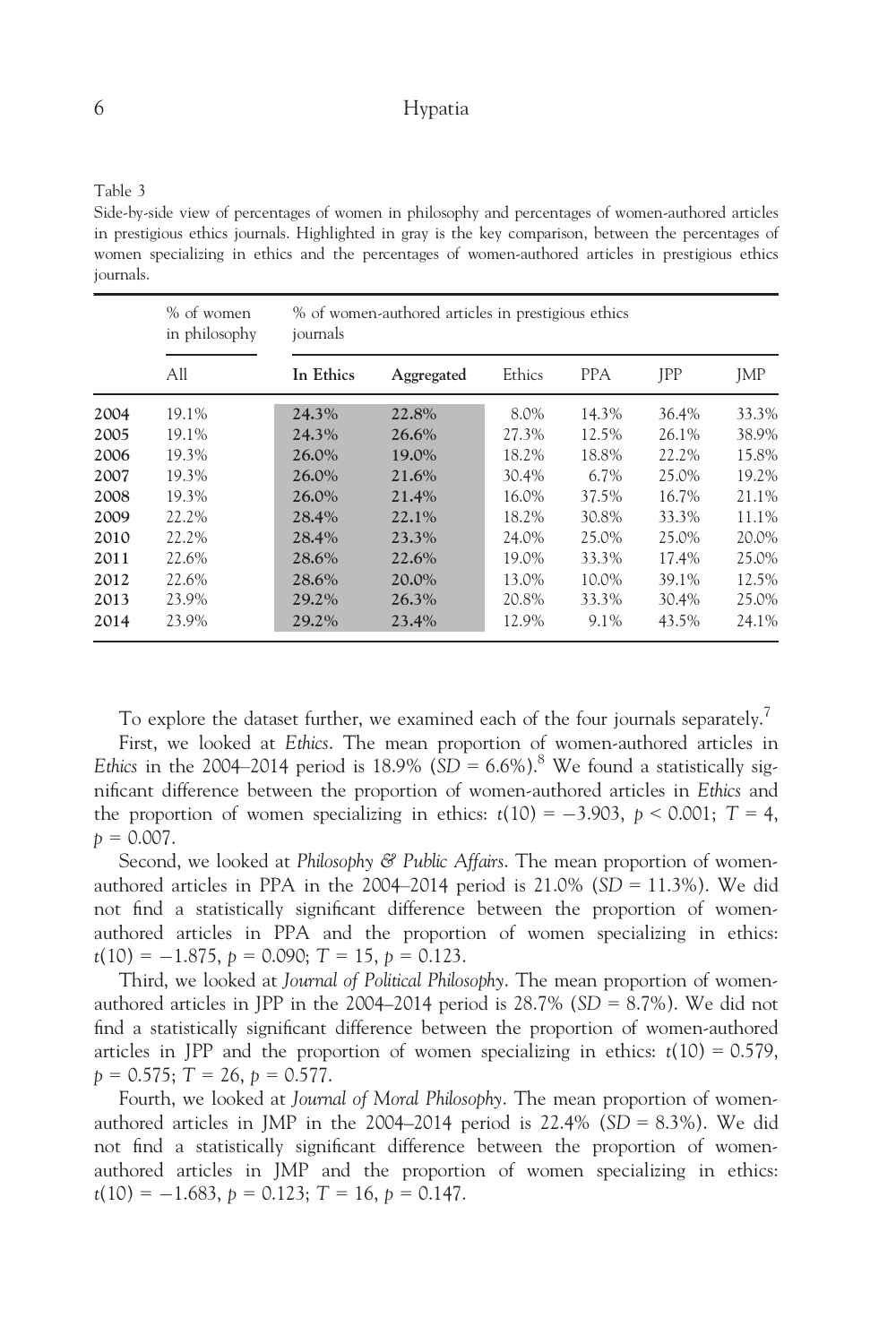#### V. GENERAL DISCUSSION

THE UNDERREPRESENTATION OF WOMEN IN PRESTIGIOUS ETHICS JOURNALS

Our study began with the question of whether women are underrepresented in prestigious ethics journals relative to their representation in the field of ethics. Our central finding is that, yes, overall, women are underrepresented in prestigious ethics journals.

We also explored whether underrepresentation appeared in any particular prestigious ethics journal. We did find that underrepresentation occurred in Ethics, which is perhaps the most prestigious of the journals we surveyed. But we did not find that underrepresentation occurred in Philosophy & Public Affairs, Journal of Political Philosophy, or Journal of Moral Philosophy.

Two familiar adages about statistical inference are worth emphasizing in this context. First, a statistically nonsignificant result is not itself evidence for the null hypothesis (Hoenig and Heisey 2001). So, in this context, one should not interpret the nonsignificant results as indicating appropriate gender representation in Philosophy & Public Affairs, Journal of Political Philosophy, or Journal of Moral Philosophy. Second, the difference between statistically significant and nonsignificant may not be statistically significant: in comparing various results, it is a mistake to do so via their statistical significance versus nonsignificance as if there were a sharp difference between the two (Gelman and Stern 2006). So, in this context, though the underrepresentation was statistically significant for Ethics but not for Philosophy  $\mathcal{C}$  Public Affairs and Journal of Moral Philosophy, there is no statistical difference among the three journals. However, there is a statistically significant difference between the proportions of women-authored articles in Ethics and in Journal of Political Philosophy.

We wanted to present these exploratory analyses to acknowledge the complexity of this phenomenon. Honest examinations of real-world phenomena rarely offer a cut-and-dried picture, especially given standard concerns about variation and sampling. Given how few articles each journal publishes per year, it is to be expected that there is considerable variation from year to year within any given journal. It is, for this reason, more difficult to draw any firm conclusions on the basis of the disaggregated data about particular journals. Nevertheless, we do want to emphasize the central finding: women are undoubtedly underrepresented in prestigious ethics journals as a whole.

In establishing the central finding, it is also worth emphasizing our overall conservative approach in this investigation. For example, in estimating the percentage of women-authored publications, we counted publications as woman-authored as long as there was one woman author. This no doubt overestimated the proportion of women authors in prestigious ethics journals. Thus, women are likely to be even more underrepresented than our findings suggest. For another example, our use of the PGR faculty list sample in estimating the percentage of women who specialize in ethics is also conservative. Over the periods investigated, we found percentages that range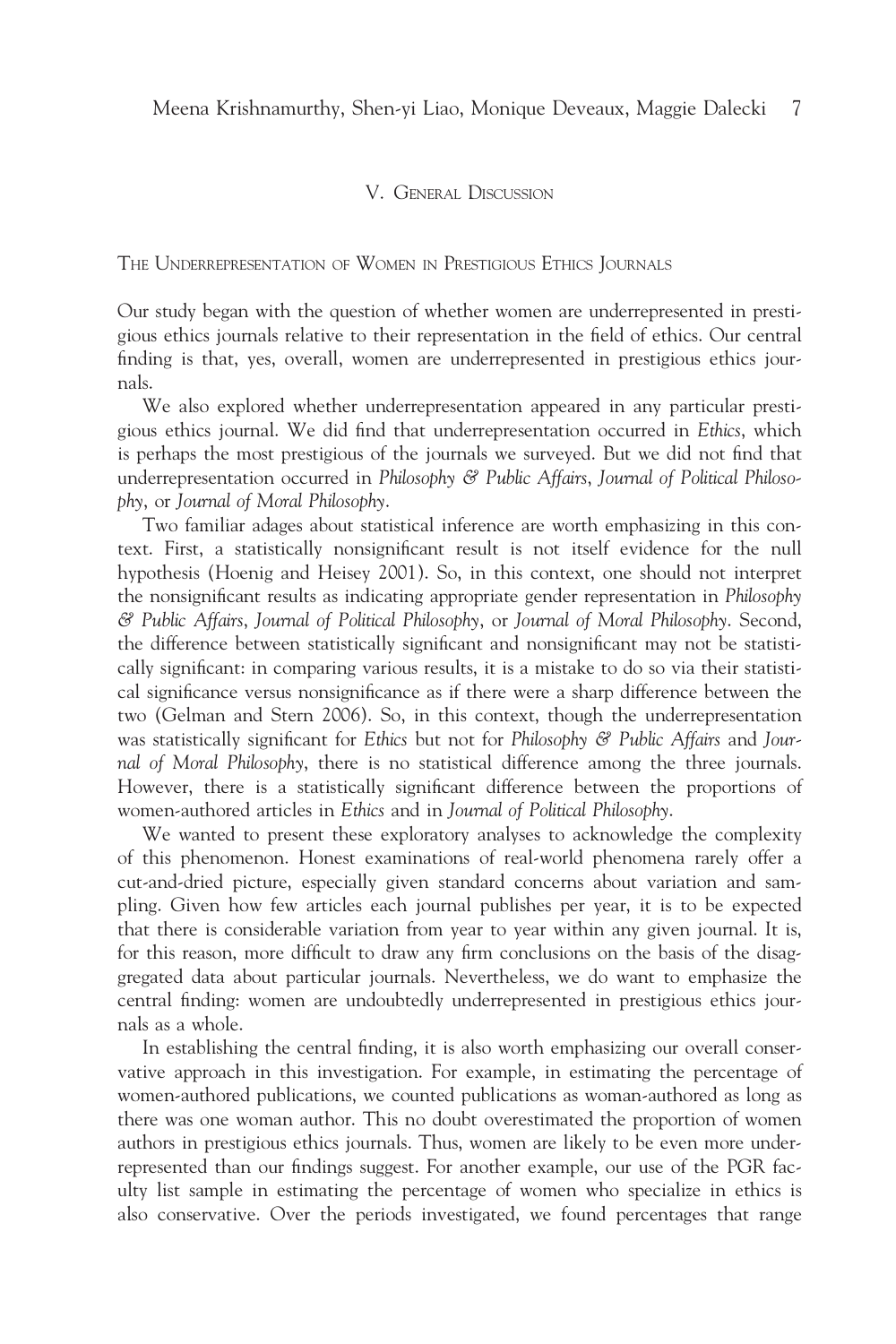from 24.3% to 29.2%. For comparison, Schwitzgebel and Jennings estimated the percentage of women specializing in value theory to be 34% (Schwitzgebel and Jennings forthcoming). Furthermore, given the existence of prestige bias, women faculty in the top 50 departments are even more likely than those outside of them to publish in prestigious journals. This again makes it the case that women authors are perhaps even more underrepresented across the field than our findings suggest.

#### POTENTIAL EXPLANATIONS AND QUESTIONS FOR FUTURE RESEARCH

Our goal was to establish the existence of a phenomenon, namely, that of women's underrepresentation in prestigious ethics journals. That leaves open the question of what causes this phenomenon. We now outline some questions that we hope will be addressed in future studies on this topic.

First, might some of the gendered discrepancy be caused by certain prestigious journals in Anglo American analytic philosophy defining ethics too narrowly? By comparison, we used a very broad definition of what counts as ethics in our study; insofar as the editors of some prestigious journals do not share our broad criteria, they may consider scholarship by women we are counting as ethics faculty/researchers as ineligible for publication in their journals. This is certainly concerning. Of particular concern is that prestigious ethics journals may view feminist social criticism and feminist political philosophy, which is largely authored by women, as falling outside the scope of their publications. This would not be surprising, as feminist scholarship in other fields in philosophy, such as epistemology, has notably been sidelined from the leading journals (see, for example, Rooney 2010). If this is also the case for feminist ethics and feminist social/political philosophy, then this could contribute to the underrepresentation of women authors in prestigious ethics journals, such as Ethics.

Second, what role might professional status play in women's underrepresentation? Women's success with publishing in prestigious ethics journals may depend in part on their professional status: women in continuing positions may be more likely to publish in prestigious ethics journals to a degree proportionate to their numbers in their field. This is something that future studies should delve more deeply into, in order to get a clearer sense of whether very junior members of our profession possibly face structural barriers to publishing in prestigious journals. Our study did not differentiate among assistant, associate, and full professors in determining the relative success of women in journal publishing, but counted only those in tenure/tenure-track positions. Yet this could potentially be significant, since there is substantial evidence that women philosophers are clustered in the assistant and associate professor ranks, and are dramatically underrepresented among full professors (Schwitzgebel and Jennings forthcoming). A possible confounding factor here is the status or standing of (tenured and tenure-track) women authors' home departments, since women are less likely to become full professors in the most prestigious philosophy programs.<sup>9</sup>

The prospect that professional status and the standing of one's department may affect one's success in publishing in prestigious ethics journals may strike some readers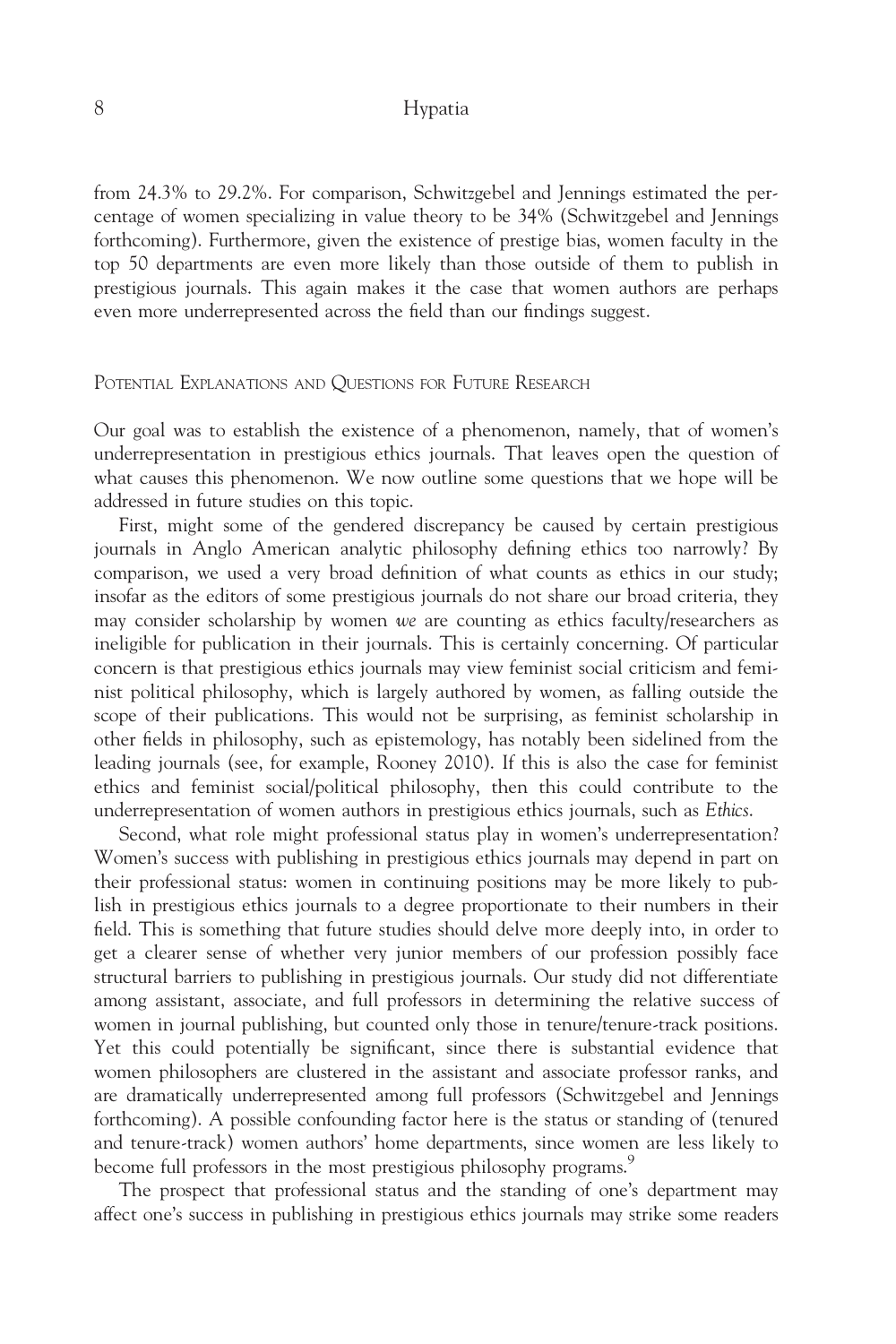as surprising or even scandalous, given that the four journals we studied have anonymous review processes in place. However, as editors and reviewers of journal articles are well aware, there are numerous ways in which the identity and institution of authors may be revealed in the review process. It seems possible that such identification (for example, by an associate or assigning editor) could work against women authors: in Haslanger's study, for example, 84.5% of men versus only 72.5% of women reported that their most influential publication was published through submission to a peer-reviewed journal.<sup>10</sup> It is possible that informal identification of authors could also disadvantage philosophers from less prestigious institutions—including those from non-English speaking universities that are not well known outside their own countries. Of possible significance here is the fact that at least some of the journals we studied have a system of desk-rejection in place. Where the author's name and institution is known by the editor(s) vetting articles for review or else desk-rejection, implicit bias and favoritism can come into play. For example, it has been claimed that Philosophy & Public Affairs publishes a preponderance of articles by philosophers at Oxford, Harvard, and Princeton (Leiter 2015), potentially reflecting the academic links of its editorial members.

Third, what role might article type play in causing underrepresentation? Our study is not fine-grained enough to tell us whether women might be represented differently in relation to different types of journal publications. It does not control for different types of journal publications, nor for invited versus noninvited articles. The common view is that women tend to publish more in invited venues than other venues. It is held that women are better at maintaining relationships and have a tendency to work through informal networks, which in turn leads to a greater number of invited publications. This may be the commonly held view, but it has not been thoroughly investigated.

Fourth, what role might negative experiences with the review process itself, actual or anticipated, play in the underrepresentation of women? Are women philosophers simply opting not to send their work to the most prestigious journals (see also Haslanger 2008, 215)? Do they opt out more often than men? If so, why? Liam Kofi Bright suggests that, at least in the field of science and perhaps more generally, women do opt out—or publish less than men—because "women concentrate on producing high quality papers in response to an expectation that their work will receive greater scrutiny. Whether or not this expectation is accurate, producing such work is time consuming, so women then produce fewer papers overall" (Bright forthcoming). There is evidence supporting this hypothesis in the field of economics: a recent study found that among the top four economics journals, women-authored papers consistently received more critical reviews, resulting in significantly protracted review processes, delayed publication, and thus "lower research outputs" at a critical time in their careers (Hengel 2016).<sup>11</sup> Determining whether women opt out of submitting to top ethics journals for fear of excessively negative reviews, desk-rejection, or a protracted resubmission process is, however, difficult. This is chiefly because the journals that we surveyed do not collect submission data.<sup>12</sup> So, an authors' survey or questionnaire might have to be used to more fully determine whether women have the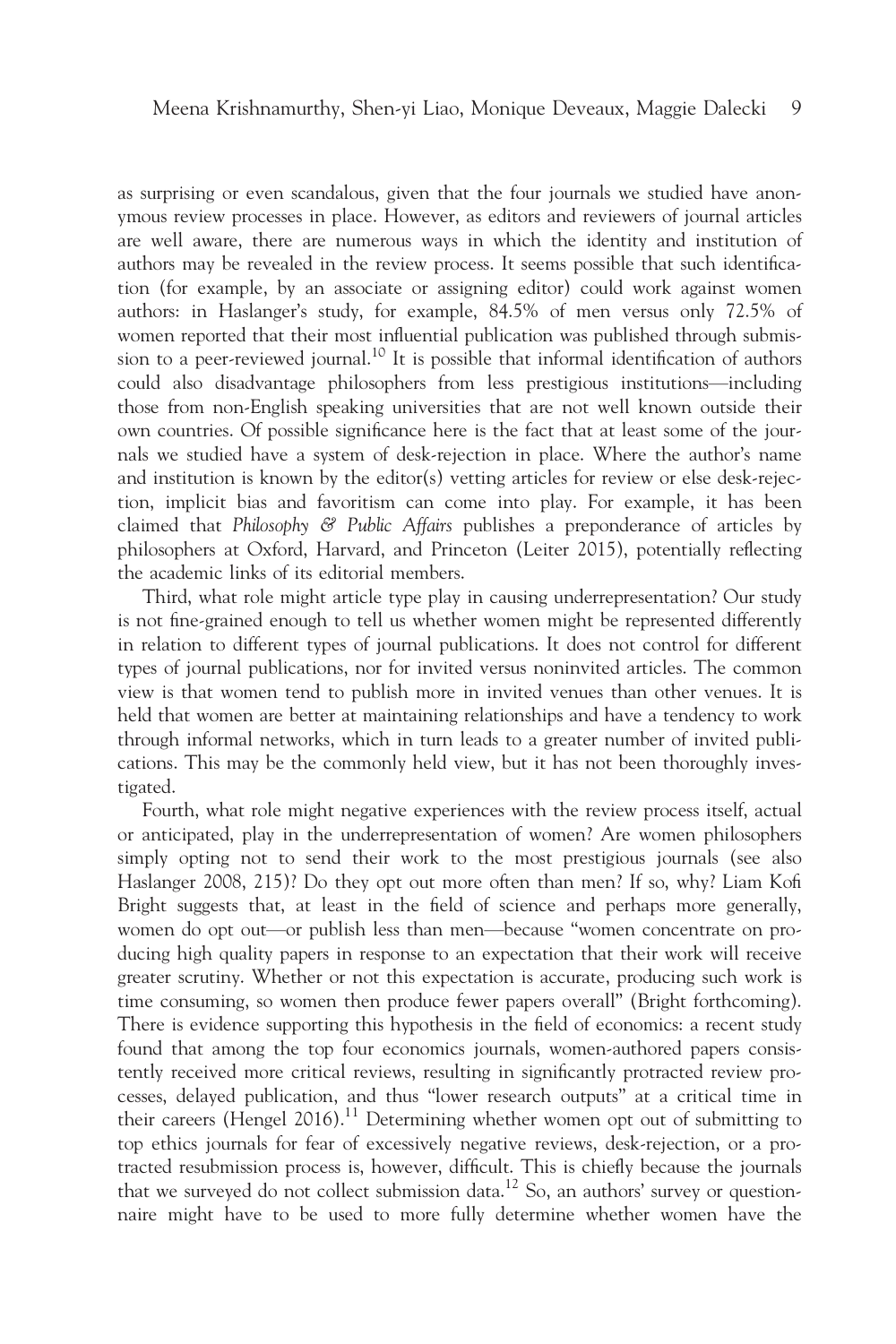tendency to opt out of prestigious ethics journals. Among other things, this question of "opting out" would presumably need to be considered in tandem with the question (discussed above) of whether the editors and reviewers of top ethics journals view feminist ethics and feminist social and political philosophy as unfitting subject matter for these journals, and also whether reviewers chosen take a similarly dim view of these topics. There is certainly evidence that mainstream prestigious ethics journals do not publish much feminist work: Haslanger's study of leading philosophy journals between 2002–2007 found that Philosophy & Public Affairs published only four feminist philosophy articles (out of 78), and Ethics published a mere three (out of 105 articles) (Haslanger 2008, 220). We need to know whether this is because of editorial decisions, or feminist philosophers opting not to submit their work, or both.

The goal of this study was to determine whether women were underrepresented in prestigious ethics journals, as a whole. We have shown that they were. This finding raises many questions, some of which are about what leads to this underrepresentation. We hope that this preliminary work will stimulate a broader discussion of women's underrepresentation in prestigious ethics journals, and how it relates to other aspects of the gender problem in philosophy.

#### **NOTES**

1. The authors are equal contributors. Krishnamurthy conceived of and designed the study, Dalecki collected the data, Liao analyzed the data, Deveaux related the findings to other studies of women in ethics, and everyone wrote the paper.

2. More recently, Richardson has noted that there has been a "marked" rise in manuscripts submitted to Ethics in recent years "on issues of gender, sexual ethics and sexual orientation, and race," but that, given the low acceptance rate of the journal generally, this rise "has as yet resulted in only a modest increase in number of articles we have published in these areas" (Richardson 2016, 2). One might infer from this purported increase (Richardson does not provide data here) that the journal has seen an uptick in the publication of articles by women, but our own survey does not bear this out.

3. We also examine one disambiguation of this conventional wisdom later.

4. The averages are weighted by year such that, for example, the numbers from the (three-year) 2006–2008 period are given 1.5 times the weight of the numbers from the (two-year) 2014–2015 period. We chose to use a difference-of-proportions test with the weighted averages rather than, say, a regression analysis because the year-to-year numbers are not independent, especially since in any given year there are likely to be relatively few cases of faculty turnovers.

5. It is a conceptually difficult question whether the samples being compared are independent or not. On the one hand, they are estimating quite different things: the proportion of women-authored articles and the proportion of women in the profession, especially for the ethics specializations. On the other hand, there is obviously a relationship between those two things. This conceptual difficulty ramifies into a difficulty of choosing appropriate statistical tests for our substantive hypotheses. In this paper, we chose to treat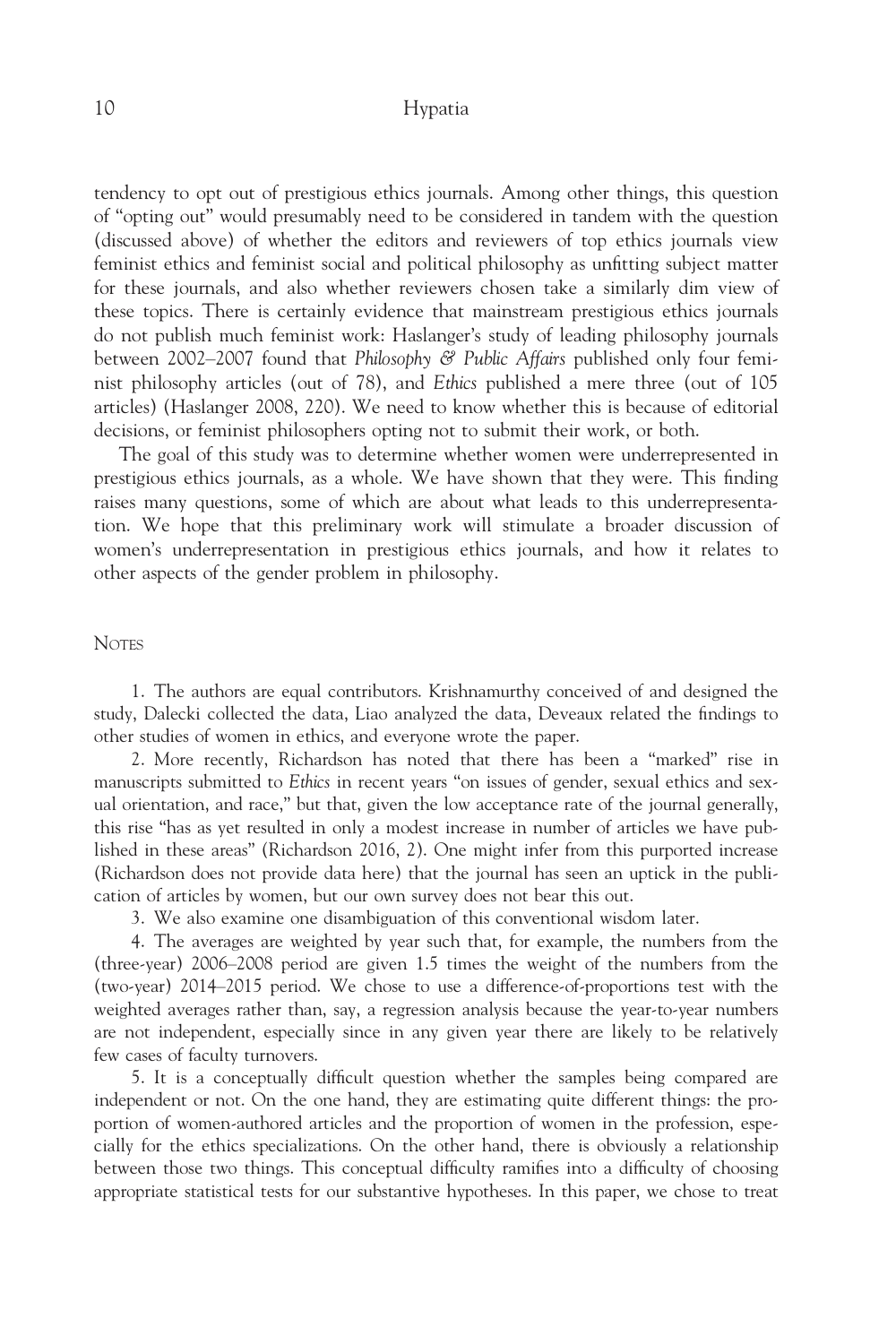the samples as dependent and thus used paired-sample t-tests and Wilcoxon signed-rank tests on the respective proportions being estimated for the analyses.

6. We do this because our sample violates the normality assumption of paired-sample t-test. Although t-tests are generally relatively robust to violations of assumptions, the Wilcoxon signed-rank test—as its nonparametric equivalent—offers a helpful check on the robustness of the results. For both tests, we report the two-sided p-values and adopt the conventional statistical significance level of  $\alpha = 0.05$ .

7. Since there are four comparisons investigated, we used a Bonferroni correction to set the threshold for statistical significance at  $p = 0.0125$  in order to maintain the conventional statistical significance level of  $\alpha = 0.05$ . We report uncorrected p-values in text.

8. Attentive readers will notice small discrepancies between the percentages reported here and the percentages reported in the "Total" row in Table 2. These discrepancies arise because, as noted, each year is treated as a data point for the analysis. Hence, the percentages reported here represent averages of the yearly proportion of women-authored articles in a journal. In contrast, the percentages reported in the "Total" row in Table 2 represent the proportion of women-authored articles in a journal for the entire 2004–2014 period. These small discrepancies are due to the fact that the total number of articles published in a journal does not stay exactly the same year after year. Although these discrepancies are small, and do not affect our analyses, we report both for completeness.

9. In their study, Schwitzgebel and Jennings found that "women were considerably less likely to have full professor rank in PGR-ranked PhD departments than assistant or associate rank" (Schwitzgebel and Jennings forthcoming); see also Haslanger 2008, 223.

10. Based on 1072 author replies to this question; see Haslanger 2009, 4.

11. Interestingly, this study also found that article abstracts by women in the leading four economics journals were better written than abstracts by male authors, which she suggests is because "referees apply higher standards to female-authored papers" (Hengel 2016, 29).

12. We emailed the editors of all of the prestigious ethics journals surveyed here to see if they collected submission data. None of them did at the time of asking.

#### **REFERENCES**

- Bright, Liam Kofi. Forthcoming. Decision theoretic model of the productivity gap. Erkenntnis.
- Brooks, Thom. 2010. The view from the Journal of Moral Philosophy. American Philosophical Association Newsletter on Feminism and Philosophy 10 (1): 16–17.
- Feminist Philosophers. 2009. Gendered conference campaign, December 10. [https://femi](https://feministphilosophers.wordpress.com/gendered-conference-campaign/) [nistphilosophers.wordpress.com/gendered-conference-campaign/](https://feministphilosophers.wordpress.com/gendered-conference-campaign/) (accessed February 28, 2017).
- Gelman, Andrew, and Hal Stern. 2006. The difference between "significant" and "not significant" is not itself statistically significant. The American Statistician 60 (4): 328–31.
- Haslanger, Sally. 2008. Changing the ideology and culture of philosophy: Not by reason (alone). Hypatia 23 (2): 210–23.